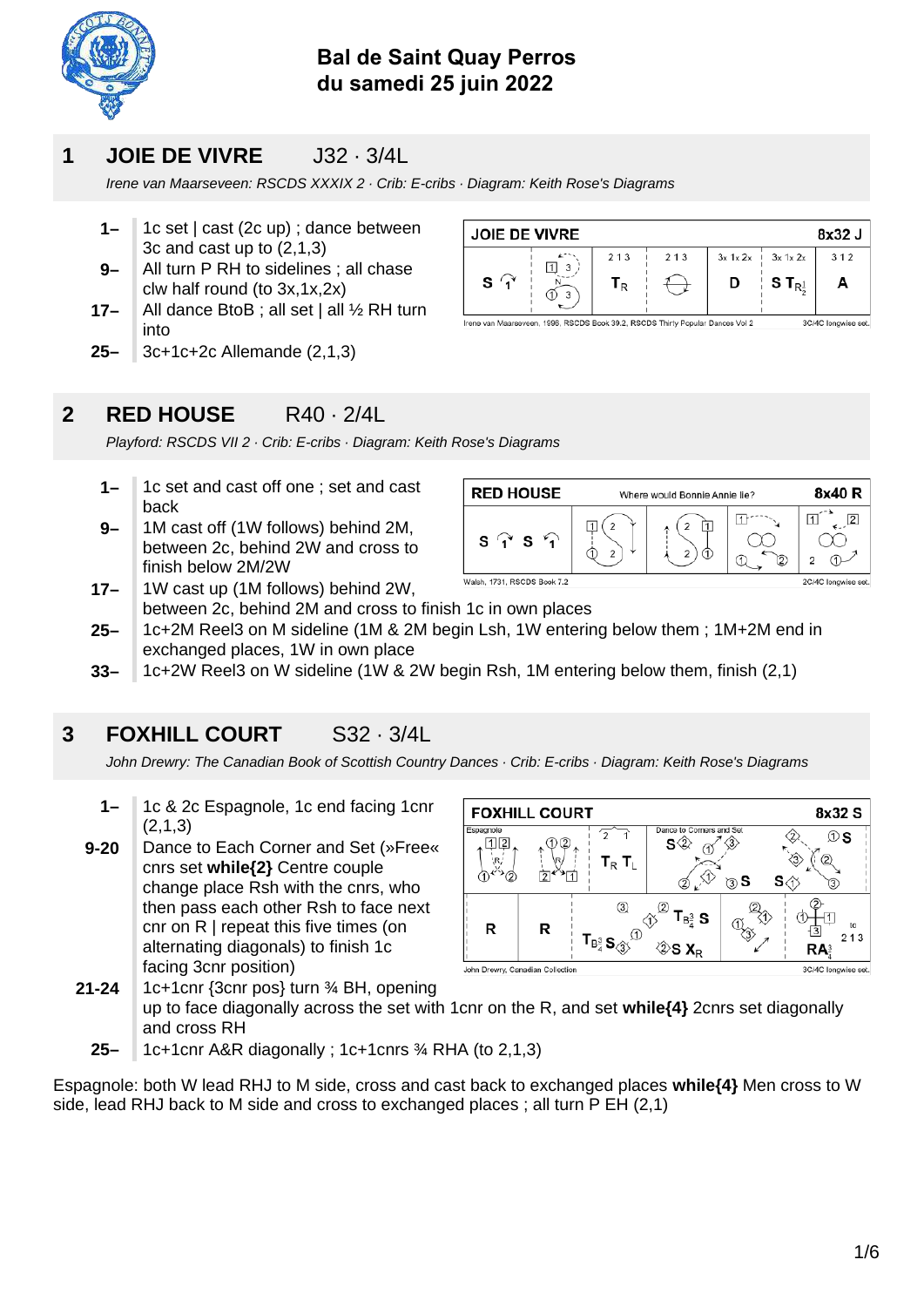# **4 MUIRLAND WILLIE** J32 · 3/4L

RSCDS XXI 9 · Crib: E-cribs · Diagram: Keith Rose's Diagrams

- **1–** 1c lead down to 3pl, cross and cast to 2pl, while<sup>{4}</sup> 2c set and cross RH into 3pl, while {4} 3c cast to top and cross RH ; all C set (may advance a bit) and turn BH to own side (3,1,2)
- **9–** Repeat [1-8] from new positions (2,3,1)
- **17–** 1c lead to top (2c+3c down) ; 1c set | 1c+2c set advancing
- **25–** 1c+2c Poussette (2,1,3).

Unofficial: On 2nd turn, 4c has an easier next start if 1c+3c+4c dance a 3C Poussette

### **5 MISS JOHNSTONE OF ARDROSSAN R32 · 5/5L**

Roy Goldring: Thirty Popular Dances, Volume Two · Crib: E-cribs · Diagram: Keith Rose's Diagrams

- **1–** 1c set | cast off (2c up) ; 1c followed by 3c dance up and cast round 2c to  $(2,3,1,4,5)$
- **9–** 1c+4c+5c mirror Reels3, 1c cross down to enter, 4c start out and up  $(2,3,1x,4,5)$
- **MISS JOHNSTONE OF ARDROSSAN** 5x32 R 145  $231x$ 6 ΄4  $1 - 3$  $\infty$  . œ  $\mathbf{s} \mathrel{\widehat{\mathsf{A}}}$  $S$ N N M ೧೧ ∘ Roy Goldring, 2000, 14 Social Dances for 2000, RSCDS Thirty Popular Dances Vol 2 5C/5C longwise set.
- **17–** 2c+3c+1c mirror Reels3, 1c cross up to enter, 3c start out and down
- **25–** 1c set | cast off to 4pl (4c up) ; 1c followed by 5c dance up and cast round 4c to (2,3,4,5,1)

### **6 MIDSUMMER COMMON** S32 · 3/4L

Tom & Lindsey Ibbotson: RSCDS XLIX 3 · Crib: E-cribs · Diagram: Keith Rose's Diagrams

- **1--** 1c set | turn RH 1/2 ; lead down, cross below 3c (2c up on [5-6] and cast to 2pl (2,1,3)
- **9--** 1c set adv to into BtoB facing 1cr while 1cr set | turn 1cnr BH into lines across ; 1c set adv to into BtoB facing 2cr while 2cr set | turn 2cnr BH
- **17--** 2c+1M & 1W+3c & circle3 L, at end 1c swivels R to face P ; 1c set | 1c Petronella turn (to 2,1,3)
- **25--** 1c+2c poussette

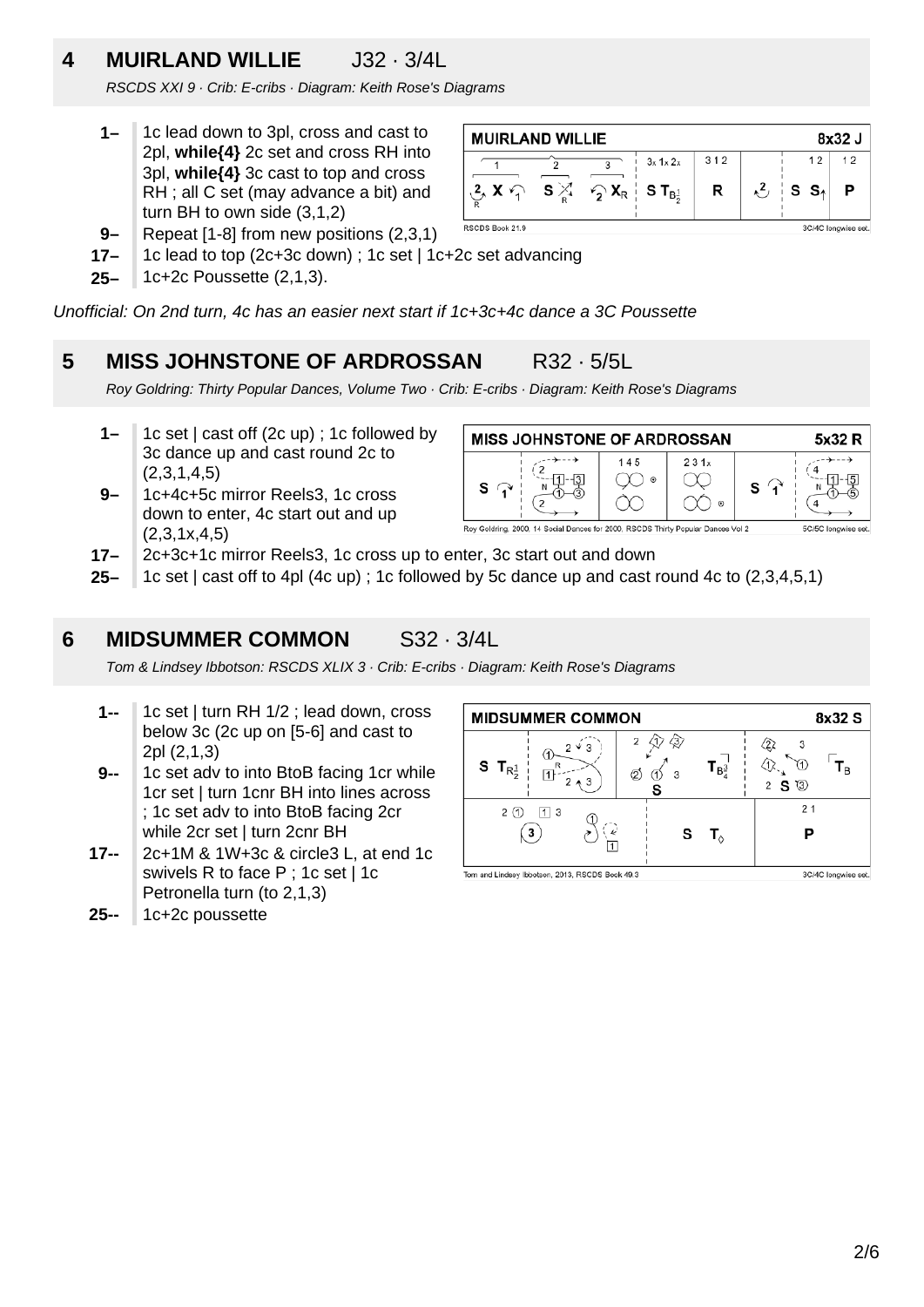# **7 THE CRANBERRY TART** J32 · 3/4L

Terry Glasspool: Thirty Popular Dances, Volume Two · Crib: E-cribs · Diagram: Keith Rose's Diagrams

**1-16** Fugue: 1M set | cast (2M up) ; set | petronella to between 3c ;; set with 3c | advance with 3c ; retire with 3c | advance alone while{16} 1W waits {2} and then repeats 1M's [1-14], dancing with 2c, on [16] 1W pivots R to give Rsh to 2W



- **17–** 1W with 1M following Reel3 across with 2c, finish (2,1,3)
- **25–** Parallel Reels3 on own sides, 1c Rsh to 3c (2,1,3)

#### **8 A SPRING FLING IN BRITTANY** R48 · 3/3L

Marilyn Watson · Crib: E-cribs

- **1--** Inveran Reels3, 1c crossing down (1,2,3)
- **9--** 1c+2c+3c set | cross RH ; repeat [9-16]
- **17--** 1c lead down, cast up to 2pl (2c up) ; 1c turn RH to face 1cnrs
- **25--** SetH&G for {6} | 1c dance to 2pl facing out
- **33--** 1c+3c turn EH 1  $\frac{1}{2}$ , 3c facing out at end ; 2c+3c turn EH (2,3,1)
- **41--** 2c+3c+1c A&R ; all dance BtoB (2,3,1)

### **9 THE SILVER TASSIE** S32 · 3/4L

John Drewry: The Leaflet Dances with Music · Crib: E-cribs · Diagram: Keith Rose's Diagrams

- **1–** 1c+2c+3c cross RH | set ; repeat
- **9–** 1c+3c DblFig8 round 2c (1c cross down, 3c cast up)
- **17–** 1c followed by 2c+3c dance down the middle (2c & 3c divide) ; 1c (leading) +2c+3c dance up
- **25–** 1c+2c Rondel (2,1,3).

### **10 THE AVIATOR** J32 · 3/4L

Carola Fischer: RSCDS LII 9 · Crib: E-cribs · Diagram: Keith Rose's Diagrams

- **1--** 1c lead down (2c up), on [4] 1W crosses in front and, 1M following, casts up (round any standing M), to finish 1c in 2pl facing 3W
- **17-- 9--** 3W+1c+2M Rsh lead-change diag. Reel3 ; 1M dancing the full reel, **while for [13-16]** 1W turns 3M LH to finish behind 1M, both on midline facing up
	- ග 囟 1C change le d at end of ree 2W+1c+3M Rsh lead-change diag. Carola Fischer, 2011, RSCDS Book 52.9, Tanzen & Tafeln im Kuckucksnest Reel3 ; 1W dancing the full reel, **while for [21-24]** 1M turns 3W LH to finish 1c in 2plx, 1W facing out
- **25--** 1c dance up (1W Rsh to 2M, 1M Rsh to 2W) | 1c dance Rsh round 2W to 2pl | All set.

| THE SILVER TASSIE                |                                                                                   |                                                        |         | 8x32 S                          |
|----------------------------------|-----------------------------------------------------------------------------------|--------------------------------------------------------|---------|---------------------------------|
| 123<br>$X_{R}$ S $X_{R}$ S       | $\langle 3 \rangle$<br>2<br><b>DOUBLE</b><br><b>FIGURE</b><br><b>EIGHT</b><br>(3) | $.4$ T $\vdash$ 12 $\vdash$ 131<br>G.<br>$\rightarrow$ | 同⊢2⊢11. | 12<br>Rondel                    |
| John Brown: 4000 DOADO Looflot 4 |                                                                                   |                                                        |         | <b>SOURCE Longitude of ALSO</b> |

 $\overline{3}$ 

由

 $\Phi$ 

[1]

 $^{\circledR}$ 

 $\left(3\right)$ 

**THE AVIATOR** 

cast up round any r

 $3 \cdot \cdot \cdot$ 

 $\frac{2}{4}$ 

 $\Box$ 

 $\subset$  $\overline{2}$  $\overline{3}$ 

 $\overline{2}$ 

 $\overline{0}$  $\overline{1}$ 

8x32 J

T<sub>L</sub>

গ্ৰ

213

S

3C/4C longwise set.

 $\circled{2}$ 

 $2 \oplus$ 

 $2 \boxed{1}$ 

⊕

 $\sqrt{3}$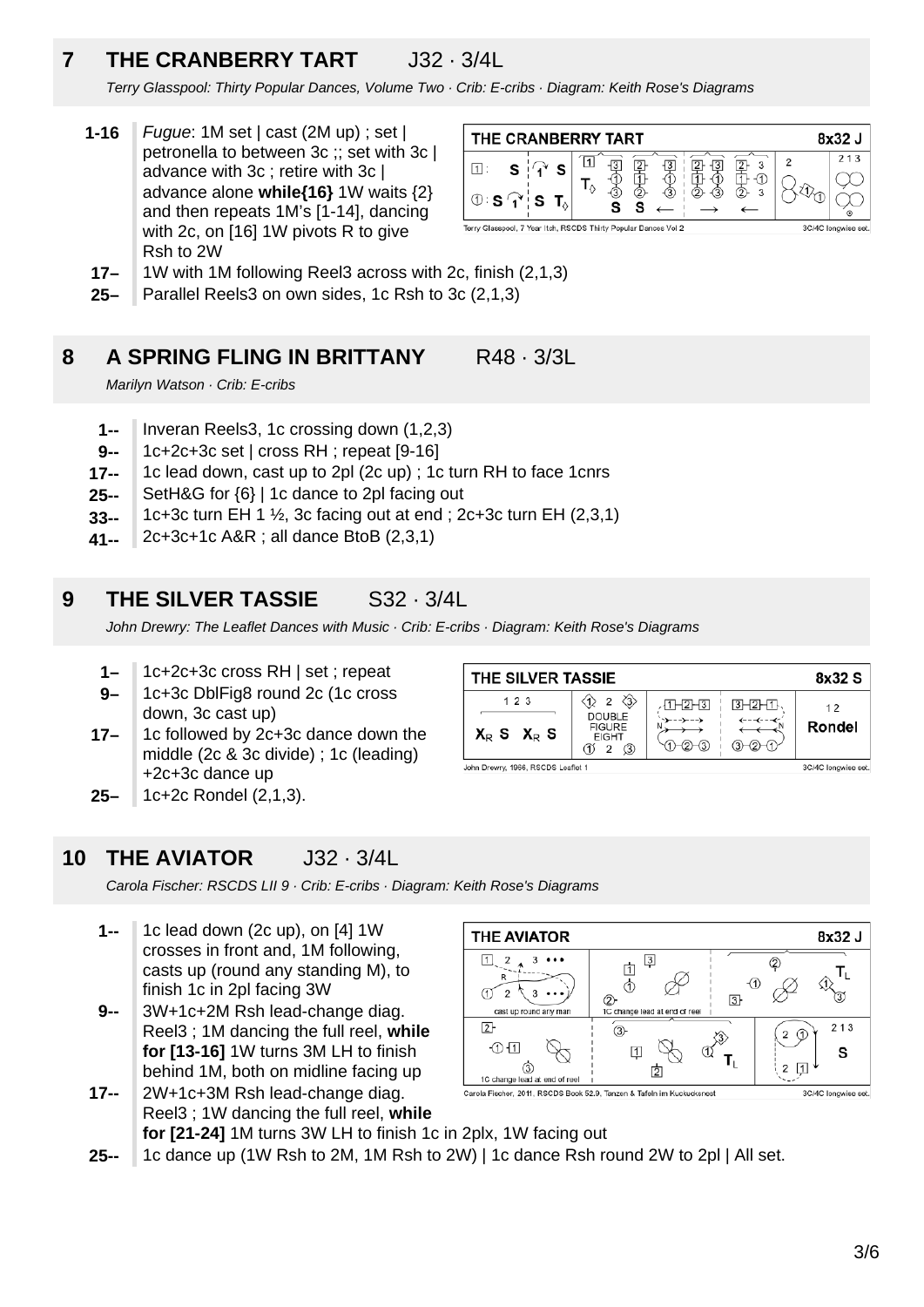### **11 CATCH THE WIND** R32 · 3/4L

Romaine Butterfield: RSCDS XLV 5 · Crib: E-cribs · Diagram: Keith Rose's Diagrams

- **1–** 1c set | cast off (2c up) ; ½Fig8 up  $(2,1x,3)$
- **9–** 1c set twice, on [11-12] 1W swivels R to face out ; 1W (1M following) casts R round 2M and down middle to finish 1W between 3c facing 3M, and 1M between 2c facing 2M.



**25– 17–** 1M+2c & 1W+3c Rsh reels3 across 1W (1M following) casts R round 3M and cross to 2pl ; 1c turn RH (2,1,3)

### **SUPPER**

#### **12 MOVING TO PARIS** S40 · 4/4L

Roland Telle · Crib: E-cribs · Diagram: Keith Rose's Diagrams

- **1--** 1c+2c & 3c+4c S&Link ; RHA (2,1,4,3)
- **9--** Reels4 on sides (2,1,4,3)
- **17--** All set | 1c & 3c turn P RH ¾ into midline, M(W) facing up(dn) | set to P; turn P LH ½ into tandem facing up
- **25--** Parallel Reels3 in tandem across ( (with lead change), 1c(3c) LSh to 2M(4M) (2,1,4,3)
- **33--** 1c+4c+3c 3C Knot (2,3,4,1)

#### 1 0 3 3 S  $\infty$ **RA** S  $T_{\rm R}$ <sup>3</sup> S T $_{L_x^4}$  $\boldsymbol{\mathsf{z}}$  $\infty$ LINK  $\boxed{2}$  $\overline{4}$ 143 88 OD 3 **KNOT** 2341 change lead<br>at ends of ree の  $\circledA$ Roland Telle, 2018 4C/4C longwise set.

2143

AI I

 $13$ 

**MOVING TO PARIS** 

 $2143$ 

 $12 \t34$ 

### **13 THE ZOOLOGIST** J32 · 3/4L

Duncan Brown: RSCDS XLVI 12 · Crib: E-cribs · Diagram: Keith Rose's Diagrams

- **1–** 1c cross down RH (2c up) and cast R to between end cpl facing 4cnr ; ½ Lsh Reels3 across, 1c face 1cnr (pos)
- **9–** ½ Reel4 on 1diag, 1c pass Rsh and face 2cnr pos. ; ½ Reel4 on 2diag, 1c finish BtoB in middle facing opposite side (3, 1x\_mid, 2)



- **17–** DTr, 1c finish Rsh to Rsh facing opposite side
- **25–** 3c+1M & 1W+2c LHA finish as started ; 1M leading 3c & 1W leading 2c dance to 1cnr {1}, 4cnr {2}, 2pl own side {1}, to finish (2,1,3). This is like the »Snake Pass«, but with sharp angles, forming the letter »Z« for Zoologist (from a note by the deviser).

4x40 S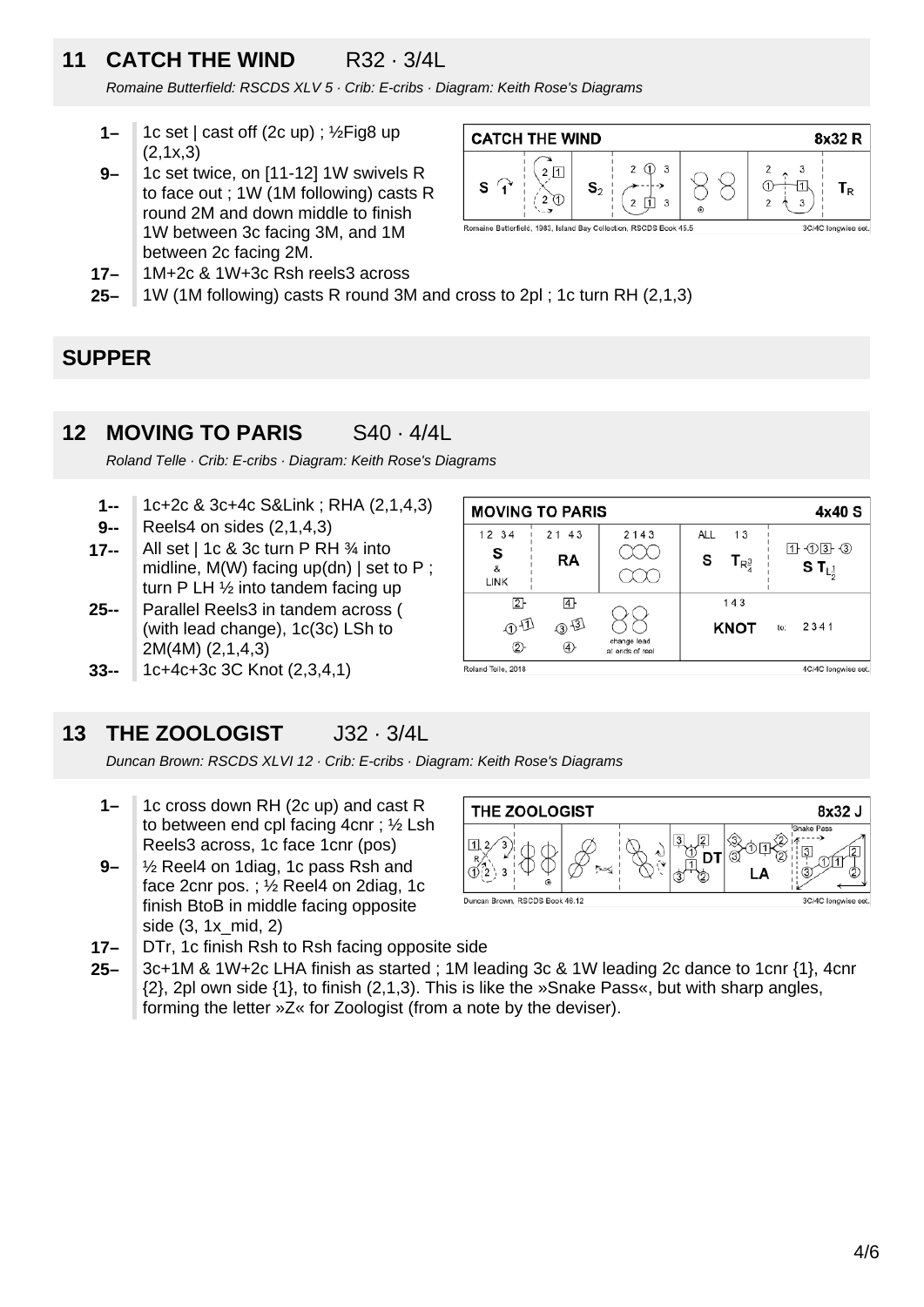### **14 MAXWELL'S RANT** R32 · 3/4L

David Rutherford: RSCDS XVIII 10 · Crib: E-cribs · Diagram: Keith Rose's Diagrams

- **1–** Mirror Reels3 on the sidelines (1c cross down)  $(1x,2,3)$
- **9–** 1c cross back into mirror Reels3 on own sides
- **17–** 1c cross RH  $\vert$  cast (2c up) ;  $\frac{1}{2}$  Fig8 round 2c
- **25–** 1c dance down between 3c and cast up to 2pl ; 2c+1c+3c turn RH

### **15 TRIPLE HAPPINESS** S32 · 3/3L

Yoshiki Oyama: RSCDS LII 10 · Crib: E-cribs · Diagram: Keith Rose's Diagrams

- **1--** 1c A&R{1+1} taking (or shaking) RH briefly | turn LH ½ facing down ; cross LH between 2c and cast up to 1pl
- **9--** 1c+2c The Knot, 1c finish facing 1cnrs (2,1,3)
- **17--** Corners Pass and Turn BH (2,1,3)
- **25--** All chase clw  $\frac{1}{2}$ ; turn BH  $\frac{1}{2}$ , face each other | cast R to exchanged places (3,1,2)

| <b>TRIPLE HAPPINESS</b>               | 3x32 S |                   |                              |                          |
|---------------------------------------|--------|-------------------|------------------------------|--------------------------|
| LÎ,<br>take R hands<br>briefly        |        | 12<br><b>KNOT</b> | Corners<br>Pass<br>8<br>Turn | Τв<br>21                 |
| 3<br>$\circled{1}$<br>ΙB.<br>3        |        |                   | 213                          | $3x$ 1 $x$ 2 $x$<br>l Bi |
| Yoshiki Oyama, 2016, RSCDS Book 52.10 |        |                   |                              | 3C/3C longwise set.      |

#### **16 THE SOUR LEMON** J40 · 3/4L

John & Hilary Ashby: Dances devised locally to Bridport · Crib: E-cribs · Diagram: Keith Rose's Diagrams

- **1--** 1c+2c S&Rotate (2,1,3)
- **9--** 1c ½ Fig8 through 3c ; ½ Fig8 through 2c (2,1,3)
- **17--** 1c+3c RHA ; 2c+1c LHA
- **25--** Parallel Reels3 on the sides, 1c Rsh to 3c, (2,1,3)
- **33--** Circle6 and back

| Set and Rotate<br>12<br>$1 - \rightarrow 0$<br>ብን ብገ<br>'12<br>3<br>11 L<br>$\mathbf{Y}_{\mathsf{R}}$<br>s<br>11.<br>3<br>2<br>$\overline{2}$<br>12<br>2<br>$\overline{\mathbf{y}}$<br>213<br>213<br>13<br>21<br>RA<br>LA<br>6<br>◉ | THE SOUR LEMON | 8x40 J |  |  |
|-------------------------------------------------------------------------------------------------------------------------------------------------------------------------------------------------------------------------------------|----------------|--------|--|--|
|                                                                                                                                                                                                                                     |                |        |  |  |
|                                                                                                                                                                                                                                     |                |        |  |  |
|                                                                                                                                                                                                                                     |                |        |  |  |